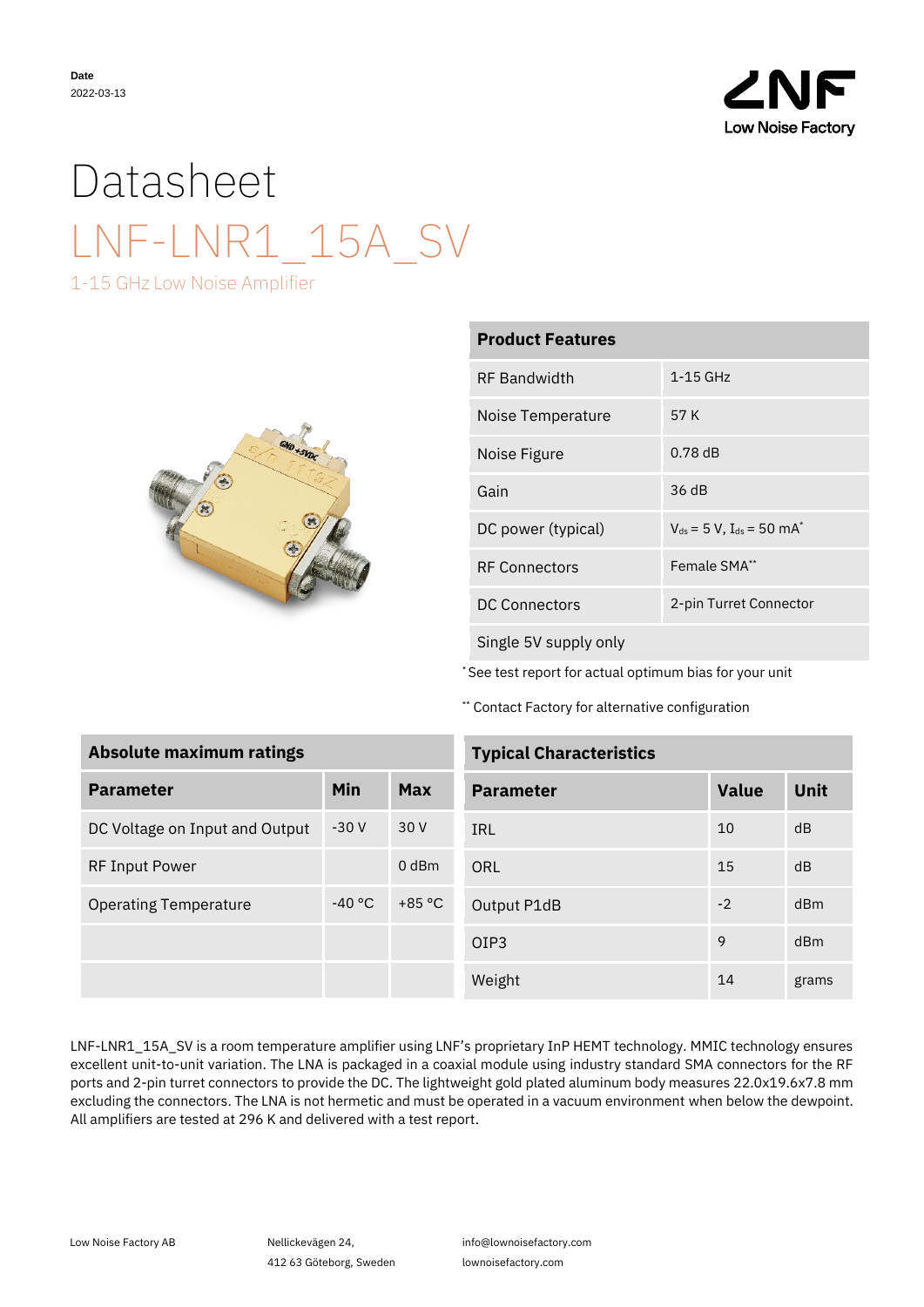**Date** 2022-03-13 **Datasheet** LNF-LNR1\_15A\_SV 1-15 GHz Low Noise Amplifier



## Measured data,  $T_{amb}$  = 296 K



412 63 Göteborg, Sweden

info@lownoisefactory.com lownoisefactory.com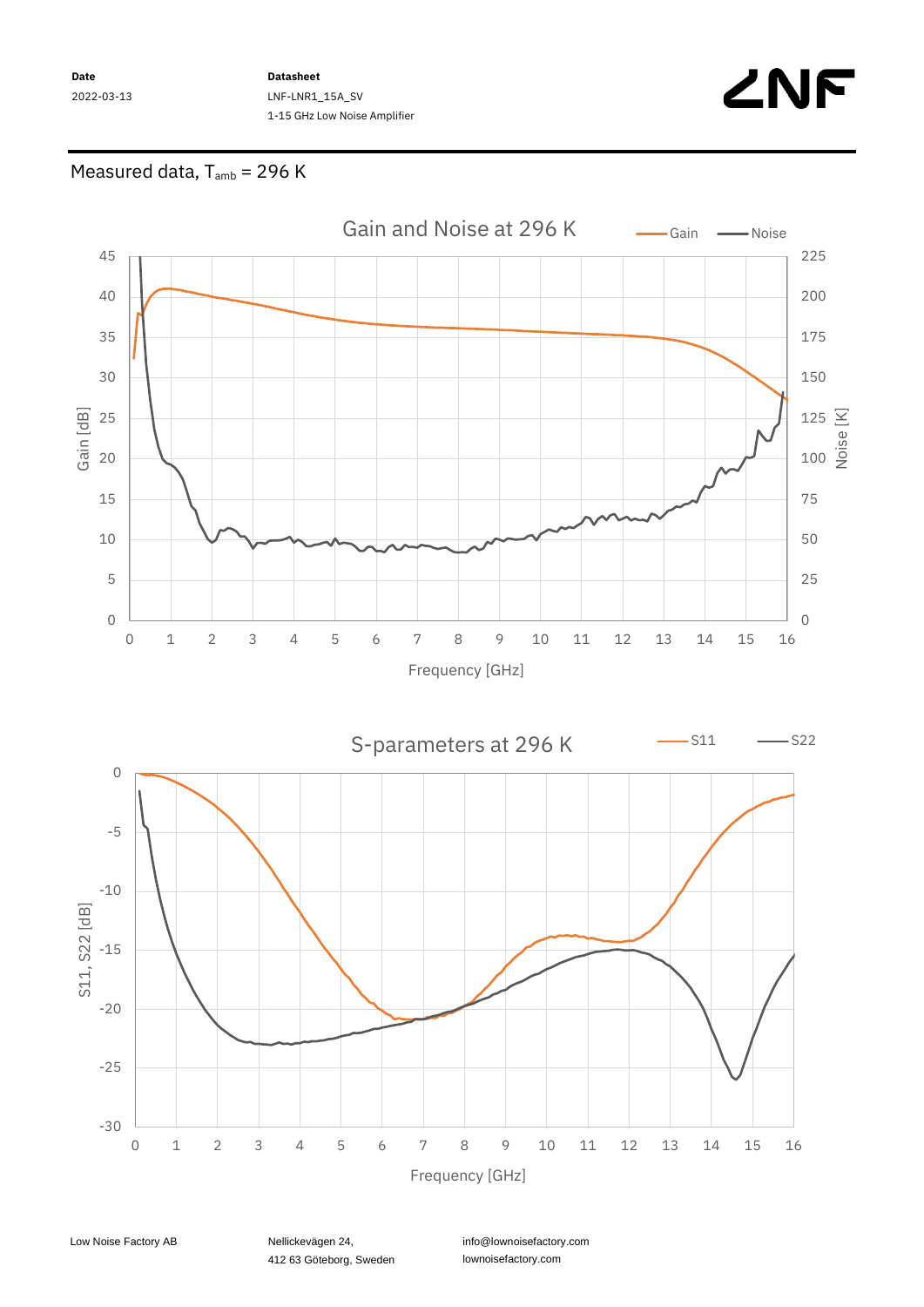**Date** 2022-03-13 **Datasheet** LNF-LNR1\_15A\_SV 1-15 GHz Low Noise Amplifier



## Measured data,  $T_{amb}$  = 296 K